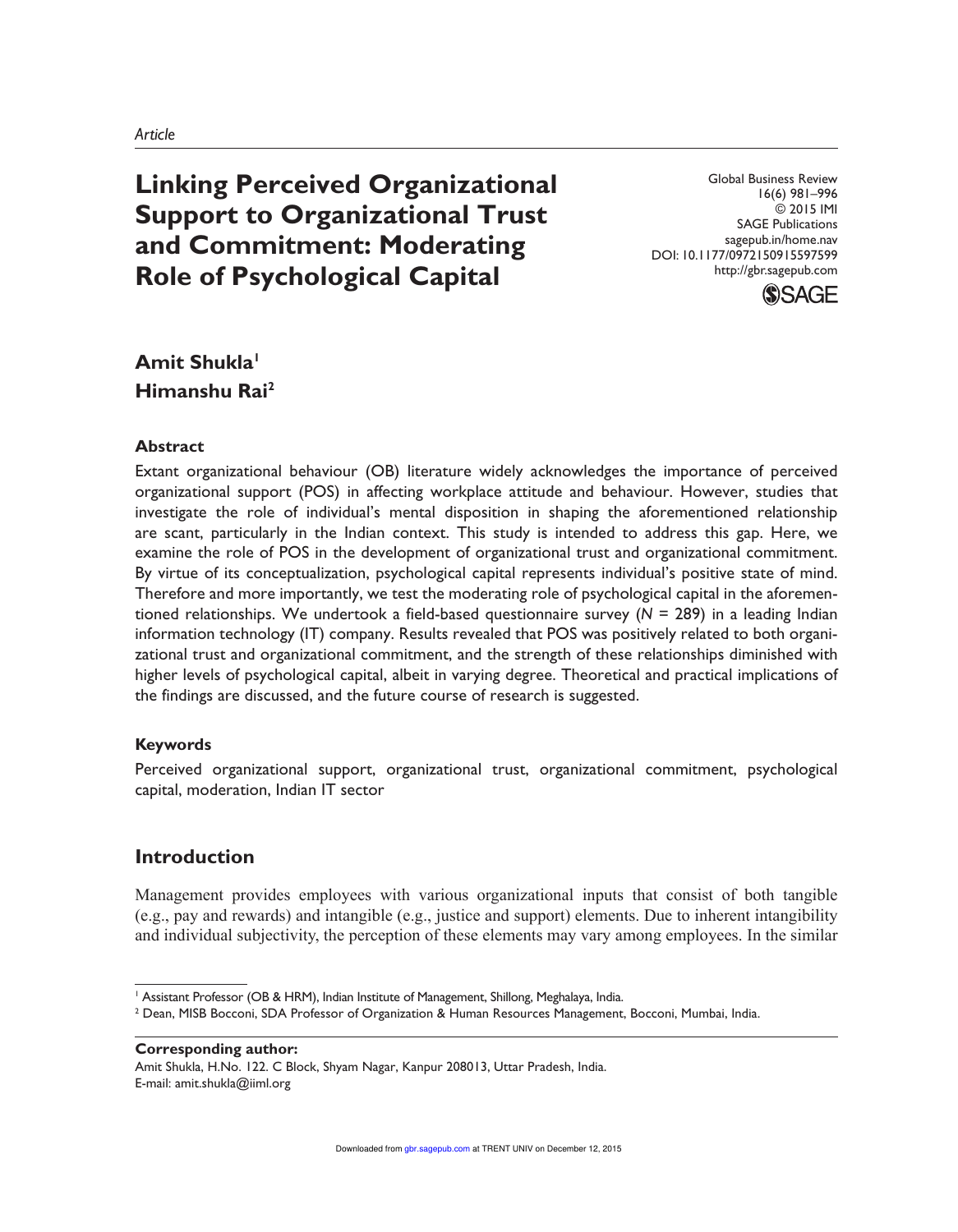vein, it is argued in literature that the perception of organizational support plays a big role in developing workplace attitudes and manifestation of various behaviours (Greenberg, 1987; Ng & Sorensen, 2008). Therefore, 'how it is perceived' is at least as important as 'what is perceived'. At the same time, researchers have demonstrated the influence of positive and negative affects in colouring employee perceptions (Thoresen, Kaplan, Barsky, Warren & de Chermont, 2003) and its subsequent impact on attitudes and behaviour (Forgas & George, 2001).

This article analyzes the relationship of perceived organizational support (POS; a perception) with organizational trust and organizational commitment (attitudes) under the interactive effect of psychological capital (positive mental state) in the Indian context. The study contributes by adding a new context and by exploring boundary conditions (moderator) to aforementioned relationships.

# **Theoretical Background**

# *Perceived Organizational Support*

The social exchange theory (Blau, 1964) proposes that employees assess and make judgement about relationships at work on the basis of the degree of reciprocity in the long run (Rousseau, 1989). These patterns of reciprocity determine the perceived balance of exchange and, in turn, the intensity of relationships. The healthy perception that organization takes care of employee's socio-emotional needs, efforts, commitment and loyalty is defined as POS. It is well documented that POS is positively related to fairness perception, supervisory support, positive mood, satisfaction, organizational rewards, favourable job conditions, etc. (Rhoades & Eisenberger, 2002) as well as negatively related to stress and other workplace challenges (George et al., 1993).

Barling, MacEwen and Pratt (1988) demonstrated that people perceived informational support to be emotional in nature. Therefore, it may be concluded that stress and its various negative outcomes are mitigated by both informational and emotional support. Perceived organizational support is linked to many desirable workplace attitudes and behaviours, such as, organizational commitment and citizenship behaviour (Simosi, 2012; Wayne et al., 2002). Perceived organizational support has also been shown to be effective in organizational trust repair by building favourable context that improves the level of organizational trust in top management (Dirks & Ferrin, 2002). Most of these studies are conducted in the West, and the research in collectivistic cultures (and India in particular) is limited (Yoon & Lim, 1999).

#### *Organizational Trust*

Despite widespread research, the definition of trust in organizational context lacks clarity and specificity. A widely accepted definition of trust, given by Rousseau et al. (1998), regards trust as 'a psychological state comprising the intention to accept the vulnerability based upon positive expectations of the intentions or behaviour of another'. Organizational trust is perceived as a key ingredient in building interpersonal relationships (Rempel, Holmes & Zanna, 1985) in workplace and also plays an important role in developing the attitude of mutual cooperation (Barnard, 1938; Blau, 1964). Literature suggests that competence, responsibility (Butler, 1991; Cook & Wall, 1980), reliability and dependability (Johnson-George & Swap, 1982; Rempel et al., 1985) are some of the important antecedents for organizational trust. Mayer, Davis and Schoorman (1995) suggested that ability, benevolence and integrity are the three key characteristics of trustee that are responsible for organizational trust. Interpersonal trust is based on both cognitive and affective foundations (Lewis & Weigert, 1985; McAllister, 1995). Cognition helps in deciding the rationale behind trusting 'someone'. Affective foundation is built up when people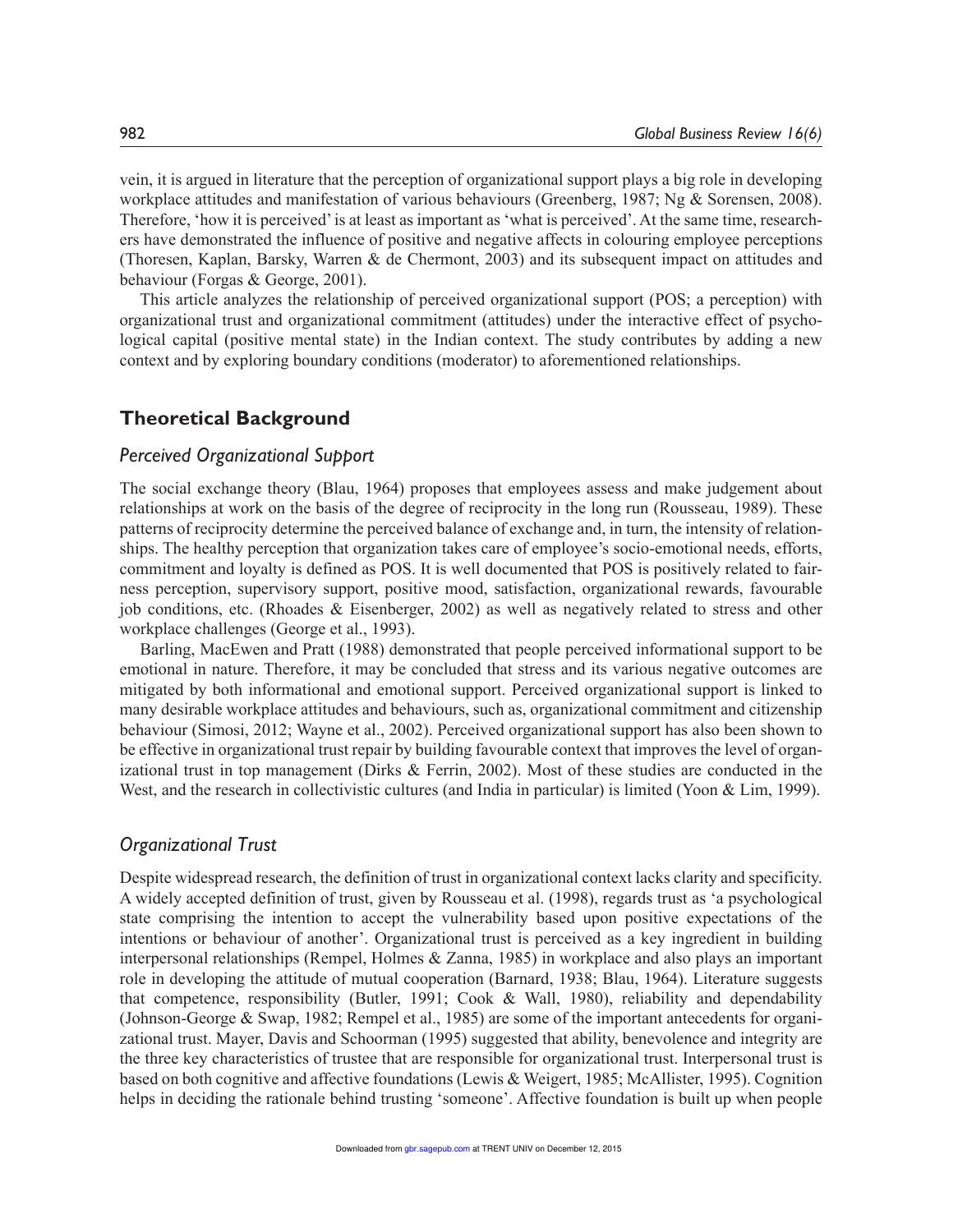make emotional investment in trust relationships and express genuine concern about their colleagues (Lewis & Weigert, 1985). Researchers also delineated trust in the organizational context and tried to identify specific dimensions. Gabarro and Athos (1976) identified factors that lay the foundation for trust in organizational setting. Some of these factors are: other's integrity, motives and intentions, behavioural consistency, openness and discretion. Actions of managers, as mentor (Leck & Orser, 2013) and as leader (Yang & Mossholder, 2010), have prominent effect on subordinate's level of organizational trust. Subordinates, in turn, make effort in maintaining the same level by reciprocating suitable actions. Therefore, trust in a supervisor might be affectively satisfactory to the employee. Modern human resource (HR) practices accord organizational trust a strategic importance in work context by linking it directly to returns to shareholders (Wyatt, 2002).

# *Organizational Commitment*

Organizational commitment is an indicator of positive attitude towards one's organization. The concept evolved from the Becker's (1960) concept of 'side bets' that refer to all tangible and intangible investments (time, relationships, efforts, etc.) made by employee during the course of association with the organization. These investments develop consistency in their behaviour and fortify intention to stay. However, the notion of side bets was questioned by Meyer and Allen (1984) over its operationalization who opined that some investments might actually reduce the bets with the current organization. For example, the experience gained during the job increases job opportunities outside the organization. Modern scholarship considers it to be a dynamic construct which is linked to employees' psychological contract (Chen & Indartono, 2011). Therefore, employees' attitude towards work affects their organizational commitment (Elias, 2009).

Scholars have proposed conceptual alterations of commitment differ in focal referent. It may, intuitively, be believed that commitment towards one's job would be different from commitment towards organization. We briefly mention a couple of models centred on organizational commitment.

Meyer and Allen (1991) proposed a three-dimensional model comprising affective, continuance and normative commitment. These dimensions, respectively, represent emotional attachment with organization, need for continuing membership (perceived economic value) and felt obligation towards the organization. It is evident from their operationalization (Allen  $\&$  Meyer, 1990) of continuance commitment that continuation in the organization depended on available alternative employment opportunities ('…too few options…', '…scarcity of available alternatives…'). Therefore, this dimension reflects the evaluative side of employee's commitment.

A more 'self-less' form of organizational commitment can be found in one of the earlier models proposed by Buchanan (1974). He identified three dimensions of commitment, namely, identification (adoption as one's own the organization's goals and values), involvement (psychological absorption in the activities of one's role) and loyalty (affection or attachment to the organization). This conceptualization is relatively free from 'what is there for me' considerations. We therefore believe that Buchanan's (1974) model portrays more desirable facets of organizational commitment and is considered in this study.

# *Psychological Capital*

Psychological capital is a relatively new concept from the domain of positive psychology and positive organization behaviour (POB). Positive psychology stresses on the strengths of people rather than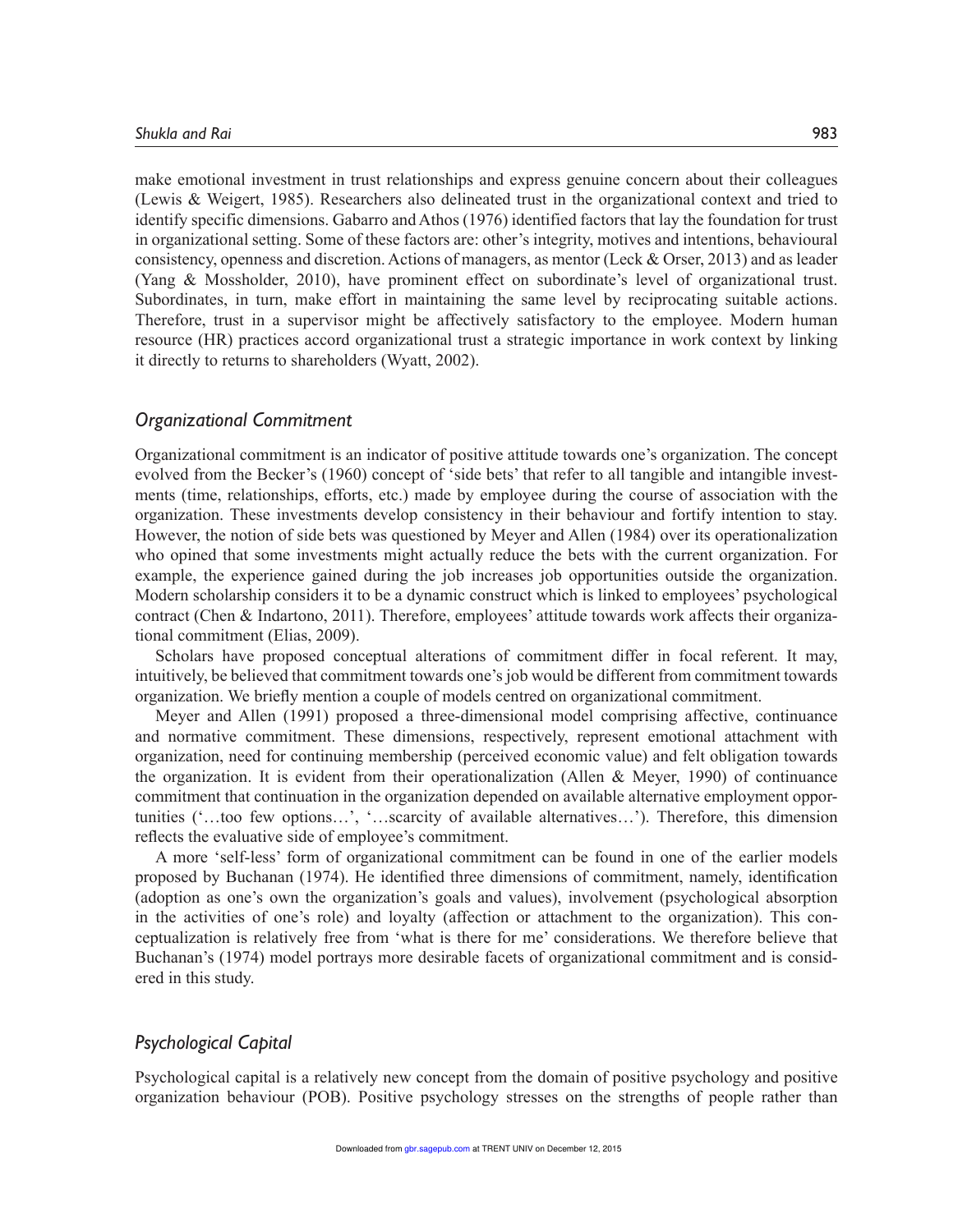weaknesses. It deals with the possibility of individual growth and development by shifting the focus away from negative aspects and working on positive ones (Seligman & Csikszentmihalyi, 2000). POB is practitioner's domain of positive psychology and is defined as 'study and application of positively oriented human resource strengths and psychological capacities that can be measured, developed, and effectively managed for performance improvement in organizational context' (Luthans, 2002).

Psychological capital is described as a concept under the wider rubric of positive psychology as it meets three criteria (Luthans et al., 2007a) suggested for inclusion. It is: (i) based on theory and research (ii) a state-like construct, that is, open to change and development and (iii) known to have favourable impact on organizational outcomes Luthans et al., 2007a). Recently, Shukla and Singh (2013) found the association of psychological capital with organizational citizenship behaviour and job satisfaction in the Indian context.

Psychological capital is a state-like construct and represents

an individual's positive psychological state of development that is characterized by: (1) Confidence (self efficacy) to take on and put in the necessary effort to succeed at challenging tasks; (2) positive attribution *(optimism)* about succeeding now and in the future; (3) persevering toward goals and, when necessary, redirecting paths to goals *(hope)* in order to succeed; and (4) attitude to bounce back *(resilience)* when beset by problems and adversity to attain success. (Luthans, Youssef & Avolio, 2007b)

Psychological capital represents individual motivational propensities that accrue through aforementioned four positive constructs.

Evidently aforementioned constructs are fairly distinct and represent an individual's positive frame of mind. Hence, there was a felt need to establish a conceptual framework which can link these four dimensions of POB to a core construct. Law et al. (1998) described a 'latent model' where the core concept of psychological capital captures these dimensions and accounts for the common variance therein. It is termed as a core concept as it differs significantly from other forms of organizational capitals (Luthans & Youssef, 2004), like human capital (cognitive accomplishments of individuals), social capital (strength of network) and financial capital (various financial resources). Moreover, it is suggested that organizations can gain competitive advantage by managing positive psychological capital of their employees (Luthans & Youssef, 2004).

# **Research Framework and Hypotheses**

In this study, we focus on organizational trust and organizational commitment; two of the key outcomes of POS as mentioned in social exchange literature (Dirks & Ferrin, 2002; Podsakoff, MacKenzie & Bommer, 1996; Podsakoff, Bommer et al., 2006). However, the key emphasis of this study is to empirically examine the role of a positive mental state in moderating the relationship of POS with organizational trust and organizational commitment.

The relationship between POS and organizational trust is widely studied in organizational behaviour (OB) literature. DeConinck (2010) found POS to be a mediator between organizational justice and employee's overall trust in organization. Similar findings were reported by Stinglhamber, De Cremer and Mercken (2006). Whitener et al. (1998) have emphasized that employees' trust in their supervisors result from certain displayed behaviour by the latter. These behaviours germinate as a result of organizational (represented by POS), relational and individual (represented by perceived supervisory support) factors. Perception about support is built over time with the demonstration of beneficial decisions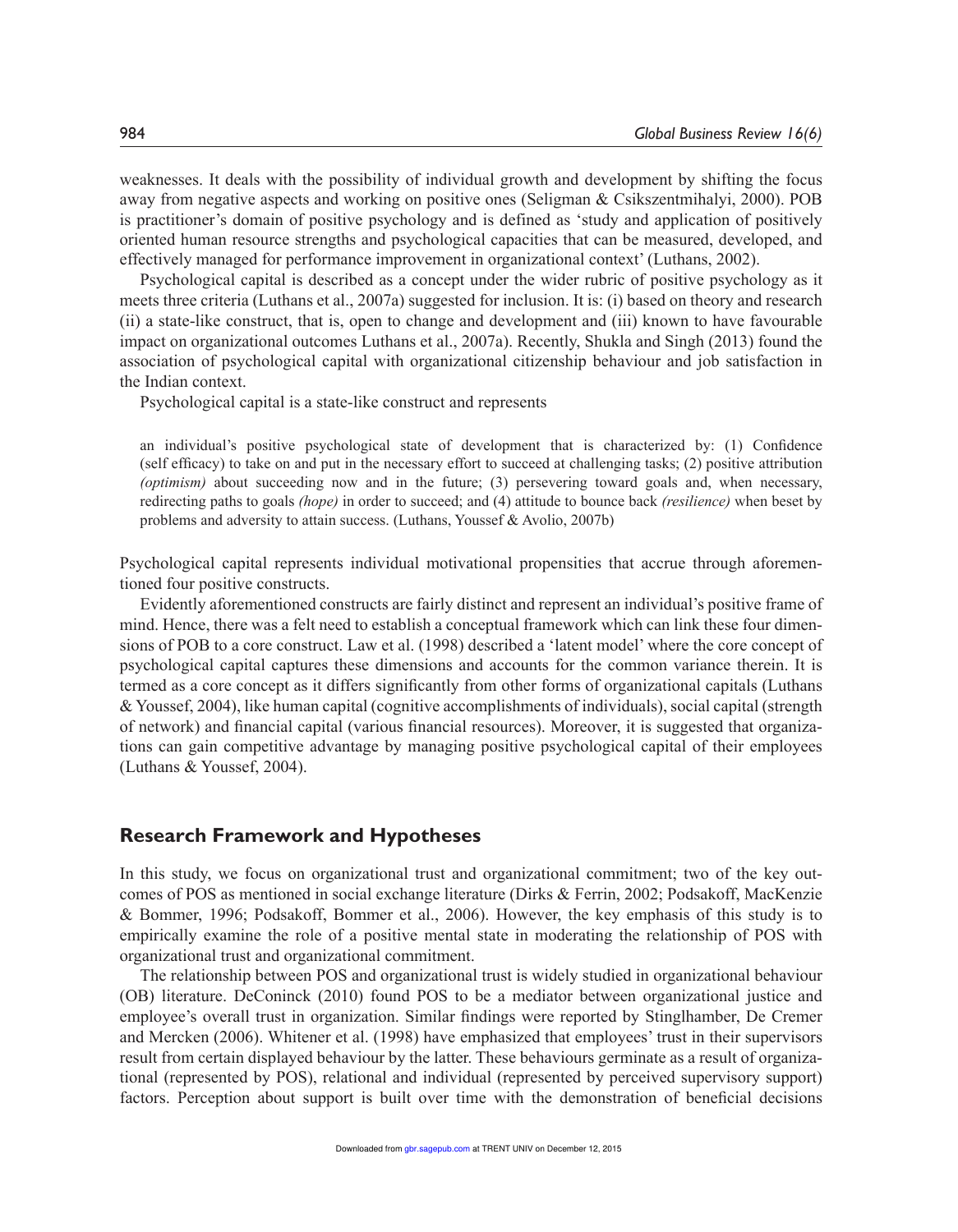(career progression, rewards, developmental experiences, etc.) by superiors (Wayne, Shore & Liden, 1997). More recently, Narang and Singh (2012) found POS to be a mediator between HR practices and organizational trust. Thus, we may expect similar relationship in this study as well. We propose the following hypothesis.

Hypothesis 1(a): Perceived organizational support will be positively related to organizational trust.

Perceived organizational support is also demonstrated to have positive relationship with organizational commitment. This study is based on the conceptualization offered by Buchanan (1974) who proposes three dimensions of commitment: involvement, identification and loyalty. This particular framework was selected as we were more interested in a non-evaluative and organization-centred perspective of commitment. Perceived organizational support is found to be positively related to felt obligation towards organization's welfare (Eisenberg et al., 2001). Favourable and equitable treatment by the management intensifies employees' perceived obligation to remain employed with the organization (Meyer & Allen, 1991). Such treatment, in addition to prevailing interpersonal harmony and ethical practices, leads to the development of organizational commitment in public and private sector companies (Mohapatra & Sharma, 2008). Management can play a constructive role in building positive perceptions in employees by ensuring equitable treatment and creating harmony. Pathardikar and Sahu (2011) suggested workplace support as one of the important cultural antecedents to organizational commitment in Indian set-up.

On the basis of the above arguments, we propose the following hypothesis:

Hypothesis 1(b): Perceived organizational support will be positively related to organizational commitment.

# *Moderating Role by Psychological Capital*

Previous studies have established the buffering capacity of psychological capital in mitigating the impact of negative emotions and attitudes. For example, Roberts, Scherer and Bowyer (2011) found that negative effect of job stress on workplace incivility was moderated by psychological capital. In another study by Cheung, Tang and Tang (2011), it was found that positive association between surface acting on depersonalization as well as negative association with job satisfaction was weaker when psychological capital was high.

Perceived organizational support also is likely to be shaped by internal cognitive processes. Individual's state of mind is expected to buffer employees' support perception (Forgas, 1987; Schiffenbauer, 1974). This expectation gains strength from the fact that previous studies have highlighted the role of personality traits, such as, the locus of control (Gulati & Bhal, 2004) and nature of organization (Sandhu & Mehta, 2007), in influencing employees' attitude towards their jobs.

In an integrative model of organizational trust, Mayer et al. (1995) explained the role of trustor's propensity in moderating the relationship between perceived worthiness and organizational trust. Trustor's propensity is defined as general willingness to trust others and is termed as a personality trait.

Against this backdrop, we may expect psychological capital to alleviate the elements of mistrust between an employee and his or her supervisor. A person with a positive state of mind is expected to perceive events positively, and thereby develop trust towards organization.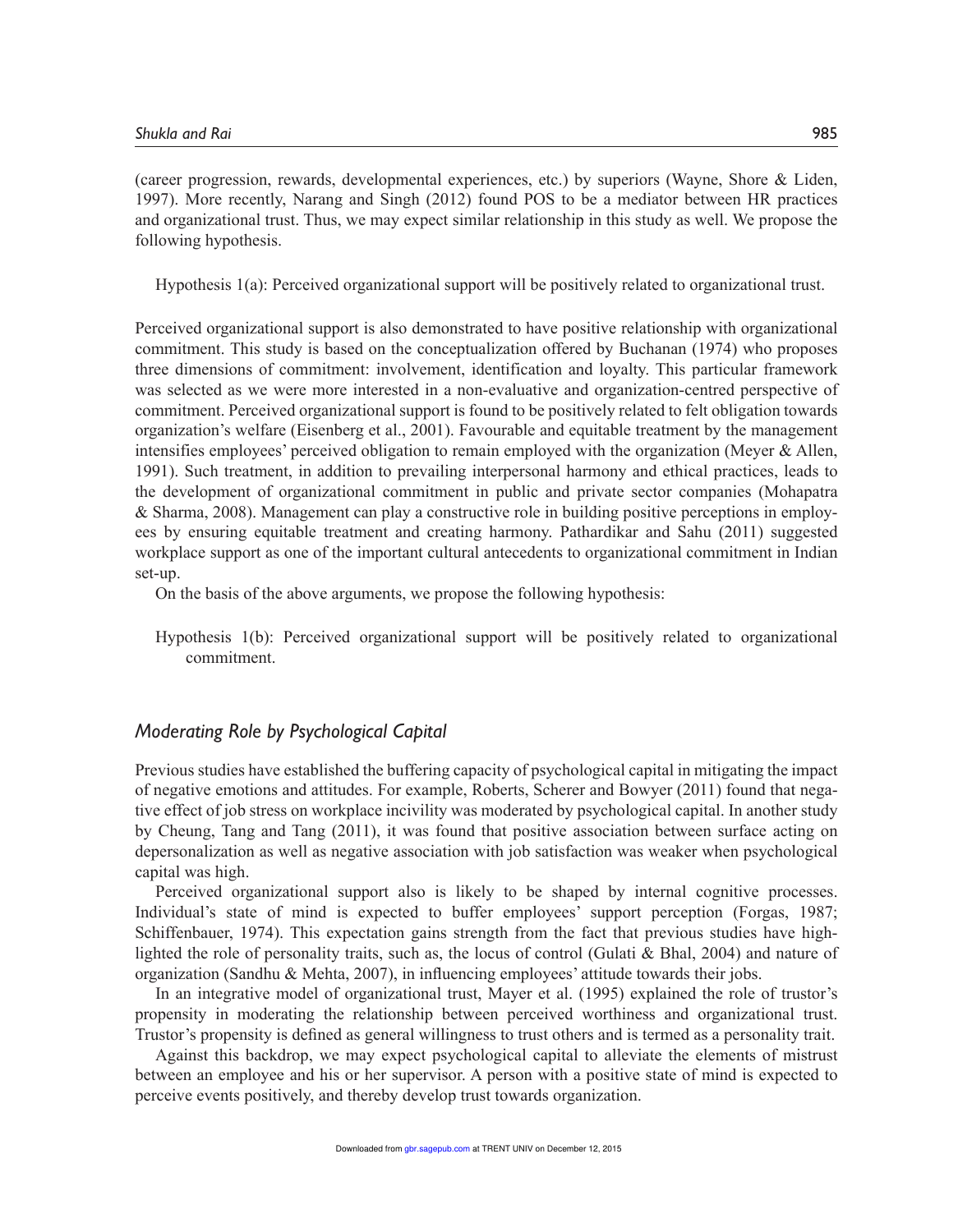



Organizational commitment also gets influenced by the interaction of support perception and personality trait. For instance, Aube, Rousseau and Morin (2007) found moderating effect of the locus of control in the relationship between POS and affective commitment. In this research, we expect similar outcome with psychological capital.

In nutshell, we suggest that psychological capital would weaken the relationship of POS with organizational trust and commitment and propose the following hypotheses.

Hypotheses 2(a) and 2(b): Relationship between POS and (a) organizational trust and (b) organizational commitment will be moderated by psychological capital such that these relationships attenuate when psychological capital is high.

Both the proposed hypotheses are diagrammatically represented in Figure 1.

# **Methodology**

## *Sampling and Data Collection*

A field study was conducted in a large Indian information technology (IT) multinational corporation with prior permission from its HR department. Junior and mid-level executives participated in an article-based questionnaire survey on a pre-assigned date. These executives were briefed about the study and ensured about confidentiality. The questionnaires were administered during their lunch break and collected the next day. After scrutinizing for missing data, 289 complete responses were obtained and considered for subsequent analyses. The average organizational tenure of respondents was 4.99 years  $(SD = 4.76$  years) and the average age was 29.89 years (standard deviation  $[SD] = 5.09$  years). A total of 143 (49.48 per cent) respondents were female.

**Note:** POS (Perceived organizational support), PsyCap (Psychological capital), Trust (Organizational trust), OC (Organizational commitment).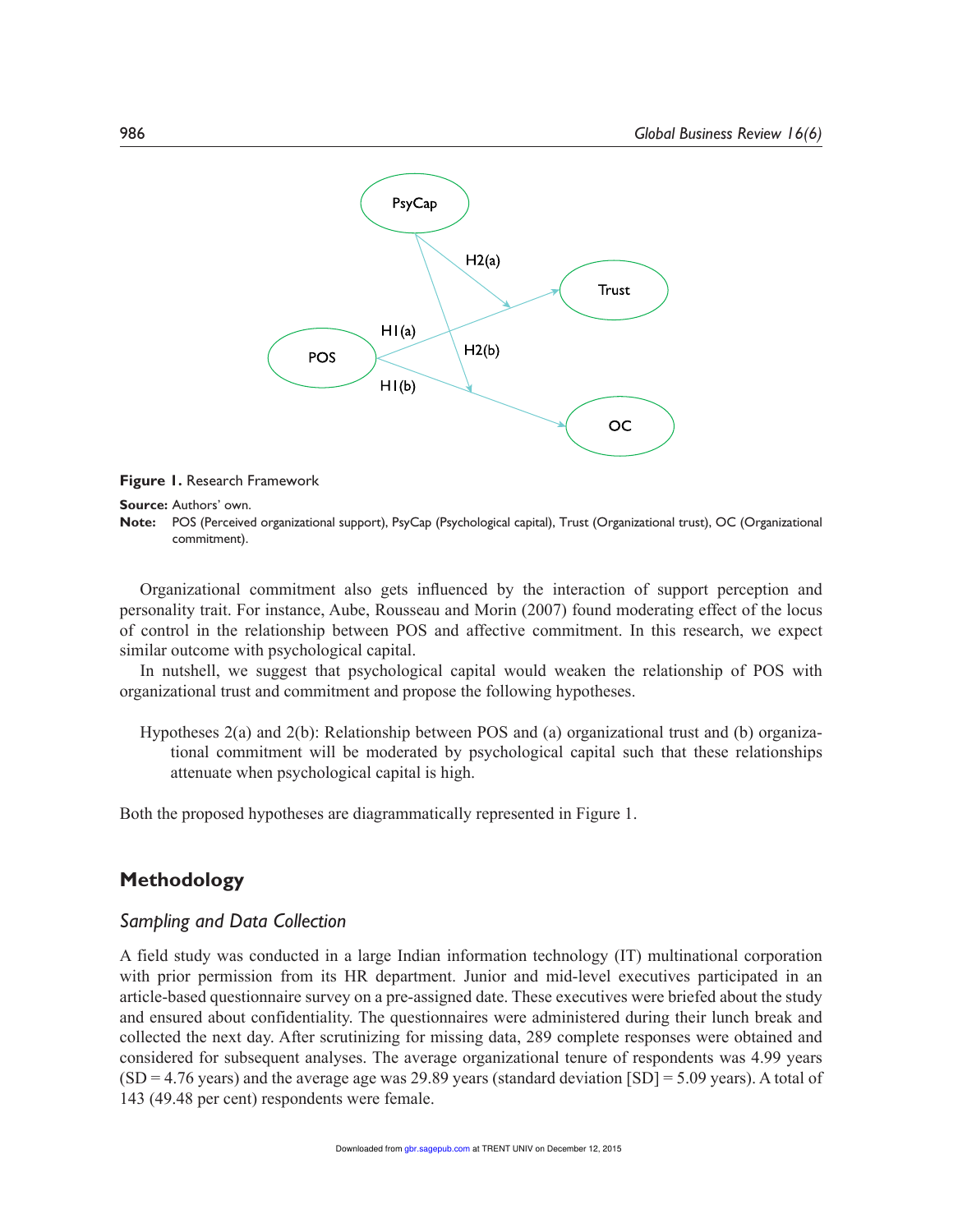#### *Measures*

The following paragraphs briefly outline the scales that were used in this study and their alpha reliabilities. Evidently, none of the alpha values were below the suggested cut-off of 0.60 (Sekaran, 1992).

#### *Perceived Organizational Support*

An eight-item scale developed by Eisenberger et al. (1997) was used to measure POS. Samples of items are 'My organization really cares about my well-being', 'Help is available from my organization when I have a problem' and 'My organization is willing to help me if I need a special favour'. In this study, the value of alpha was 0.83.

#### *Organizational Trust*

Organizational trust was measured through the seven-item measure developed by Gabarro and Athos (1976). Samples of items are 'My organization is open and frank with me' and 'In general, I believe my employer's motives and intentions are good'. In this study, the value of alpha was 0.87.

#### *Organizational Commitment*

Cook and Wall's (1980) nine-item scale was used for measuring the commitment. It was based on Buchanan's (1974) model. The sample of item is 'I feel myself to be part of the organization'. In this study, the value of alpha was 0.77.

#### *Psychological Capital*

Psychological capital was measured by the shorter version of PCQ-24 (PCQ-12) developed by Luthans et al. (2007b). It is a 12-item instrument and measures psychological capitals across four dimensions (hope, optimism, self-efficacy and resilience). Samples of items are 'I can think of many ways to reach my current work goals' (hope) and 'I feel confident presenting information to a group of colleagues' (self-efficacy).

Alpha values for different dimensions of psychological capital, namely, hope (0.83), optimism (0.79), self-efficacy (0.64) and resilience (0.60), qualified the suggested stipulation.

Besides these items, the respondents were asked to indicate their age, gender and tenure as control variables due to its possible confounding effect on results. Barring questions on demographic details, all survey items were rated on a five-point Likert-type scale ranging from 1 ('Strongly disagree') to 5 ('Strongly agree').

# **Results**

### *Preliminary Analysis*

Descriptive statistics and first-order correlations are shown in Table 1. The constructs of psychological capital, organizational trust and organizational commitment are indicated as *PsyCap*, *Trust* and *OC* in this section for the sake of brevity.

The mean value for *POS* was slightly lesser (2.99) than the mean scale score of 3, indicating the overall low level in the sample. *Gender* was found to be significantly and positively correlated with both *PsyCap* ( $r = 0.13$ ,  $p < 0.05$ ) and *Trust* ( $r = 0.19$ ,  $p < 0.01$ ), indicating their relatively higher values for female participants as compared to males. However, *Age* and *Tenure* were found to be significantly and positively correlated with *POS* only  $(r = 0.13, p < 0.05$  and  $r = 0.15, p < 0.05$ , respectively). It is clear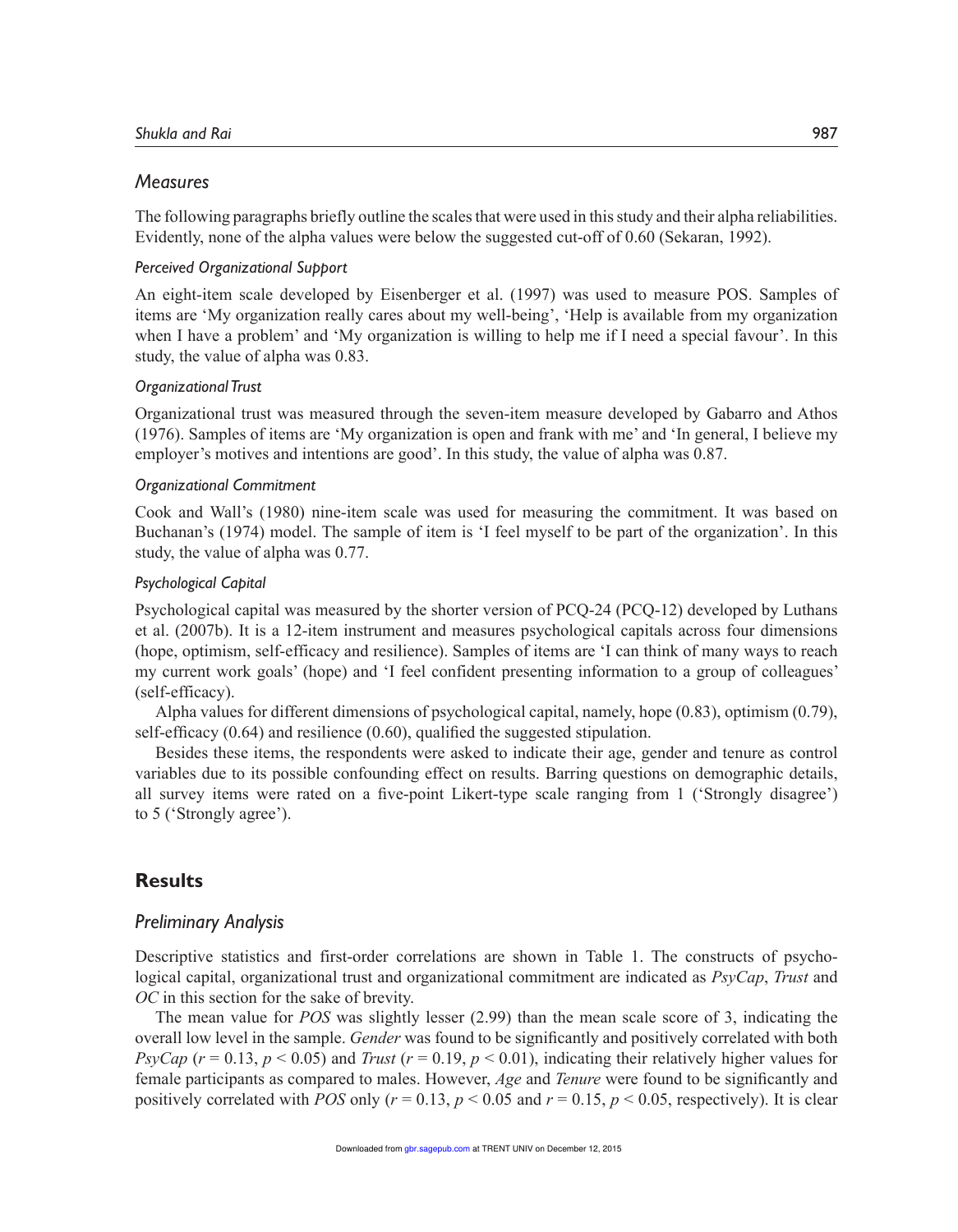|            | Mean  | SD   | Gen       | Age      | Ten     | POS      | PsyCap   | Trust    | ОC |
|------------|-------|------|-----------|----------|---------|----------|----------|----------|----|
| Gen        | 0.49  | -    |           |          |         |          |          |          |    |
| Age        | 29.89 | 5.09 | $-0.23**$ |          |         |          |          |          |    |
| Ten        | 4.99  | 4.79 | $-0.01$   | $0.81**$ |         |          |          |          |    |
| <b>POS</b> | 2.99  | 0.52 | 0.02      | $0.13*$  | $0.15*$ |          |          |          |    |
| PsyCap     | 3.64  | 0.53 | $0.13*$   | $-0.07$  | $-0.07$ | $0.35**$ |          |          |    |
| Trust      | 3.31  | 0.60 | $0.19***$ | $-0.03$  | 0.09    | $0.46**$ | $0.22**$ |          |    |
| OC         | 3.24  | 0.45 | $-0.03$   | $-0.01$  | 0.03    | $0.49**$ | $0.52**$ | $0.32**$ |    |

**Table 1.** Descriptive Statistics and Correlations

**Note:** *Gen*, gender: 0 = male, 1 = female; *Ten*, tenure in years; *POS*, perceived organizational support; *PsyCap*, psychological capital; *Trust*, organizational trust; *OC*, organizational commitment; \**p* < 0.05; \*\**p* < 0.01.

from the table that *POS* is positively and significantly correlated with *Trust* (*r* = 0.46, *p* < 0.01) and  $OC$  ( $r = 0.49$ ,  $p < 0.01$ ). Similar associations were obtained in path analysis using structural equation modelling (SEM) as well (Figure 2). Hence, our hypotheses 1(a) and 1(b) are accepted.

# *Test for Common Method Variance*

An assessment for the common method variance (CMV) was made with one-factor test using confirmatory factor analysis (CFA; Podsakoff et al., 2003). All the items were loaded on a single factor and fit indices  $(\chi^2/df = 13.19)$ ; root mean square error of approximation [RMSEA] = 0.206; non-normed fit index [NNFI]  $= 0.61$ ; parsimony goodness-of-fit index  $[PGFI] = 0.38$ ) indicated a poor fit (Byrne, 1998). Hence, we concluded that CMV was not a serious threat in this study.



**Figure 2.** SEM Output Showing Moderation

#### **Source:** Authors' own.

**Note:** POS (Perceived organizational support), PsyCap (Psychological capital), Trust (Organizational trust), OC (Organizational commitment); all p<.05.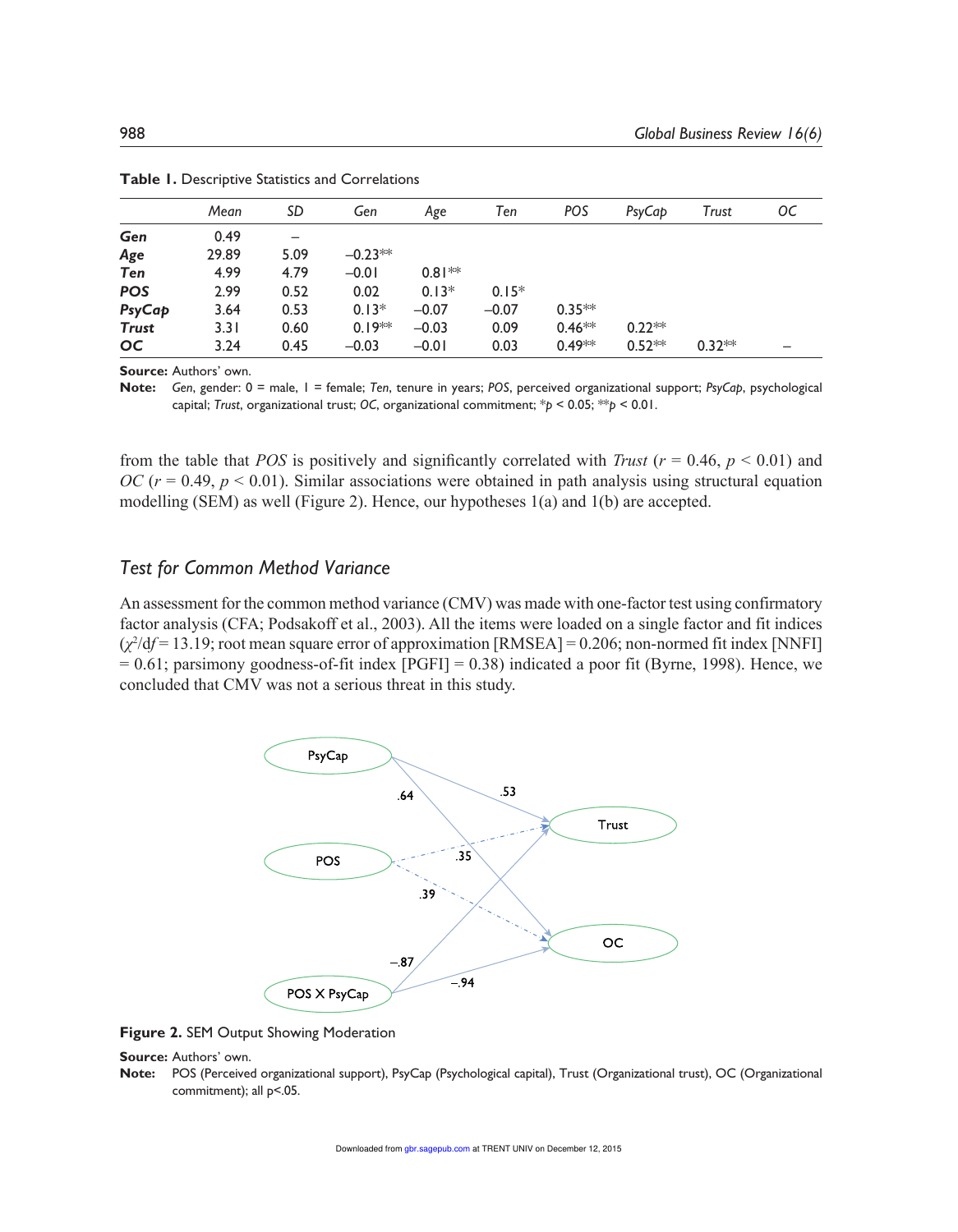|              | <b>AVE</b> | CR    | POS      | PsyCap   | Trust    | ос      |
|--------------|------------|-------|----------|----------|----------|---------|
| <b>POS</b>   | 0.675      | 0.832 | (0.821)  |          |          |         |
| PsyCap       | 0.702      | 0.765 | $0.35**$ | (0.838)  |          |         |
| <b>Trust</b> | 0.535      | 0.884 | $0.46**$ | $0.22**$ | (0.731)  |         |
| OC.          | 0.588      | 0.805 | $0.49**$ | $0.52**$ | $0.32**$ | (0.767) |
| $(N = 289)$  |            |       |          |          |          |         |

**Table 2.** Discriminant and Convergent Validity of Variables

**Notes:** *POS*, perceived organizational support; *PsyCap*, psychological capital; *Trust*, organizational trust; *OC*, organizational commitment; *AVE*, average variance extracted; *CR*, composite reliability; boldfaced values in parentheses are showing square root of AVE, \*\**p* < 0.01, \**p* < 0.05.

# *Construct Validity*

Construct validity refers to the degree of correspondence between constructs and their measures and is a necessary condition for theory development (Peter, 1981). It indicates the uniqueness of construct amid a network of other constructs. Computation of average variance extracted (AVE) provides one of the methods for its assessment in a given study. AVE is the ratio of the square of sum of factor loadings to the square of sum of factor loadings plus sum of error variance of variables. Construct validity is indicated if AVE is greater than 0.50 (Hair et al., 1998) and the square root of AVE is greater than all the correlation coefficients with other variables (Fornell & Larcker, 1981). Apart from Cronbach's alpha, the reliability of a construct is also indicated by composite reliability (CR) which is the ratio of the sum of square of factor loadings to the sum of square of factor loadings plus the sum of error variance of variables (Fornell & Larcker, 1981). A measurement is considered reliable if the value of CR is above 0.60 (Diamantopoulos & Siguaw, 2000). The values of both AVE and CR for variables in consideration are presented in Table 2.

It is evident that all the values of AVE are greater than 0.50 and values of square root of AVE for given construct are greater than its correlations with other constructs. Likewise, all the values of CR are larger than minimum cut-off (0.60). Therefore, we can say that all the constructs considered in this study possess adequate construct validity and reliability.

### *Test for Moderation*

Table 3 shows the results of hierarchical regression analysis (HRA) using SPSS 17.0 version.

Hierarchical regression analysis was used to test moderation hypotheses using Baron and Kenny's (1986) method. In this method, predictor, moderator and interaction terms (predictor X moderator) are simultaneously regressed on criterion variable. Moderation is confirmed if regression coefficient of interaction term is significant. All three control variables, *POS*, *PsyCap* and the interaction term (POS X PsyCap), were entered in successive steps in the regression equation. In the case of *Trust* as criterion variable, the variance explained was 5.9 per cent (by control variables only), which increases to 28.7 per cent in the overall model (step 3). Regression coefficients of control variables were nonsignificant in all the steps. The result on the significance of control variables is similar in the case of *OC* though variance explained is comparatively less (0.7 per cent only). The overall model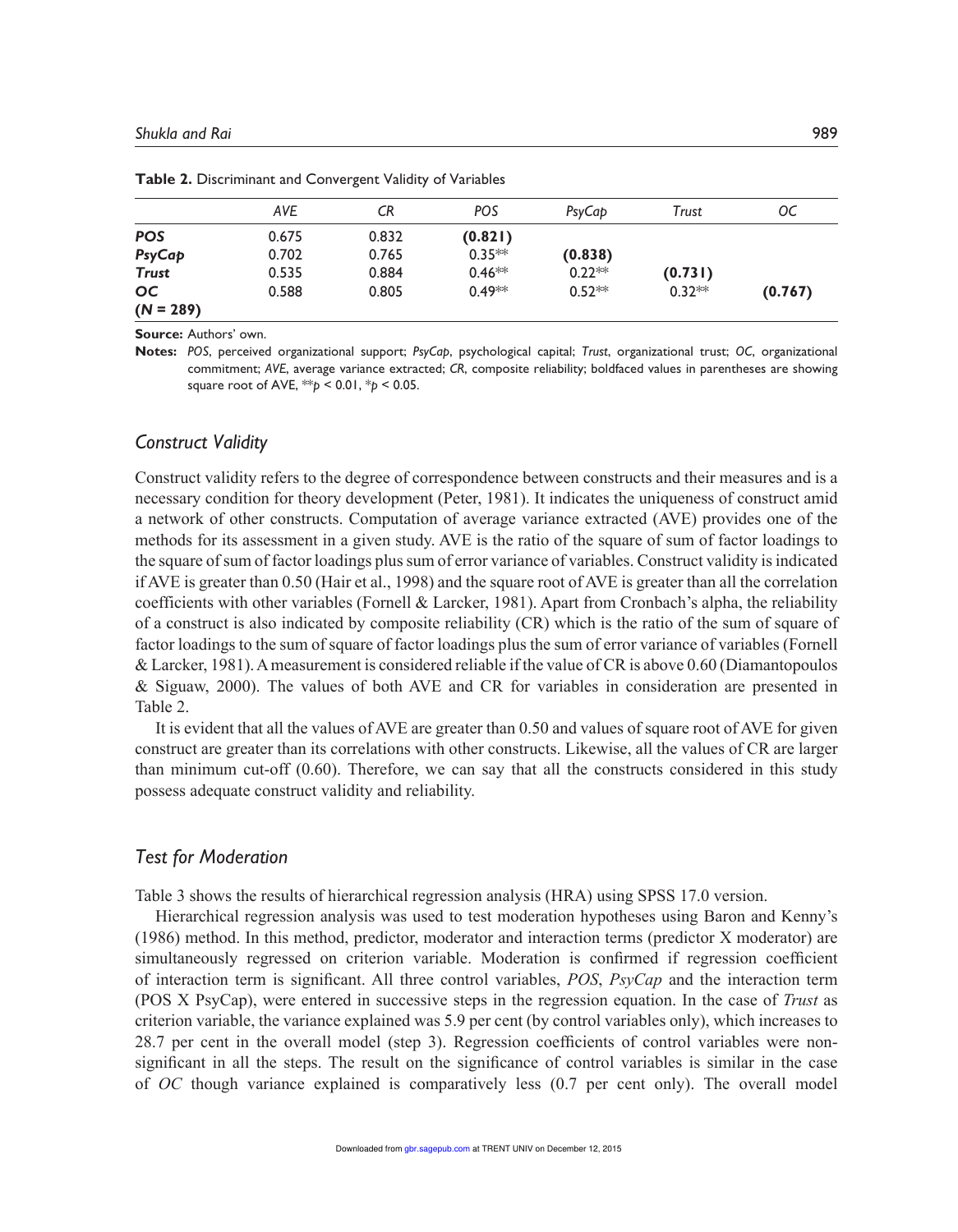|                           | Standardized Regression Coefficients ( $\beta$ ) for Criterion |              |            |           |           |            |  |  |
|---------------------------|----------------------------------------------------------------|--------------|------------|-----------|-----------|------------|--|--|
|                           |                                                                | <b>Trust</b> |            | ОC        |           |            |  |  |
| Variables                 | Step 1                                                         | Step 2       | Step 3     | Step 1    | Step 2    | Step 3     |  |  |
| Control                   |                                                                |              |            |           |           |            |  |  |
| Age                       | $-0.140$                                                       | $-0.112$     | $-0.088$   | $-0.164$  | $-0.117$  | $-0.097$   |  |  |
| Gender                    | 0.089                                                          | 0.065        | 0.042      | $-0.080$  | $-0.056$  | $-0.009$   |  |  |
| <b>Tenure</b>             | 0.107                                                          | 0.076        | 0.052      | 0.088     | 0.040     | 0.023      |  |  |
| <b>POS</b>                | $0.453**$                                                      | $0.433**$    | $1.422**$  | $0.499**$ | $0.346**$ | $1.491**$  |  |  |
| PsyCap                    |                                                                | 0.055        | $0.831**$  |           | $0.416**$ | $1.314**$  |  |  |
| <b>POS X PsyCap</b>       |                                                                |              | $-1.467**$ |           |           | $-1.698**$ |  |  |
| $R^2$ (control only)      | 0.059                                                          |              |            | 0.007     |           |            |  |  |
| $\triangle$ <sup>R2</sup> | 0.200                                                          | 0.003        | 0.025      | 0.243     | 0.146     | 0.034      |  |  |
| $\Delta F$ significance   | 0.001                                                          | 0.323        | 0.002      | 0.563     | 0.000     | 0.000      |  |  |

**Table 3.** Summary of Hierarchical Regression Analysis

**Notes:** *POS*, perceived organizational support; *PsyCap*, psychological capital; *Trust*, organizational trust; *OC*, organizational commitment; \**p* < 0.05; \*\**p* < 0.01.

(step 3) accounted for 43 per cent of variance in *OC*. *POS* accounted for a significant 20 per cent and 24.3 per cent variance in *Trust* and *OC*, respectively. *PsyCap* showed a significant association with  $OC(B=0.416, p<0.01)$  but not with *Trust*  $(B=0.055, n.s.)$  in the second step. In the third step, however, it is evident that  $PsyCap$  is positively related to both *Trust* ( $\beta = 0.831$ ,  $p < 0.01$ ) and *OC* ( $\beta = 1.341$ ,  $p \leq 0.01$ ). It is noteworthy that the inclusion of *PsyCap* does not significantly add to the variance explained in *Trust*. However, this is not the case with *OC*. Further, the interaction term is negatively but significantly related to both *Trust* ( $\beta = -1.467$ ,  $p < 0.01$ ) and *OC* ( $\beta = -1.698$ ,  $p < 0.01$ ). The negative sign of betas of interaction term suggests that there is a negative moderation effect of *PsyCap* on both *POS*–*Trust* and *POS*–*OC* relationships. Hence, proposed moderation relationships are supported. Moderation effect was also tested with SEM (using LISREL 8.52) for the simultaneous assessment of the effect of *POS* on *Trust* and *OC*. The outcome is presented in Figure 2.

We got the similar results here as well as the interaction term significantly and negatively relates with both *Trust* and *OC*. Other path coefficients are also significant. Different fit indices  $(\chi^2/df = 2.14; RMSEA)$  $= 0.063$ ; NNFI = 0.99; PGFI = 0.20) indicate a good model fit (Byrne, 1998). Thus, hypotheses 2(a) and 2(b) are supported. To examine the nature of moderation further, values of criterion variables (*Trust* and *OC*) were plotted against relatively high and low values of *POS*, in conjunction with high and low values of *PsyCap* (see Figures 3 and 4). High and low values were taken at one SD above and below mean values, as suggested by Cohen and Cohen (1983).

Moderation plots pictorially represent the impact of *PsyCap* on the relationship of *POS* with *Trust* and *OC*. It is obvious that *PsyCap* negatively moderates the proposed relationships. Figures 3 and 4 show that (a) *POS* is positively and monotonically related to *Trust* and *OC*, (b) higher level of *PsyCap* marks upward shift in linear relationships but with the reduction in slopes. The slopes for lower and higher *PsyCap* in the case of *Trust* are 1.141 and 0.251, respectively. The corresponding values for *OC* are 0.409 and 0.095, respectively. It is evident that both the slopes are different, and further discussion is made in the next section.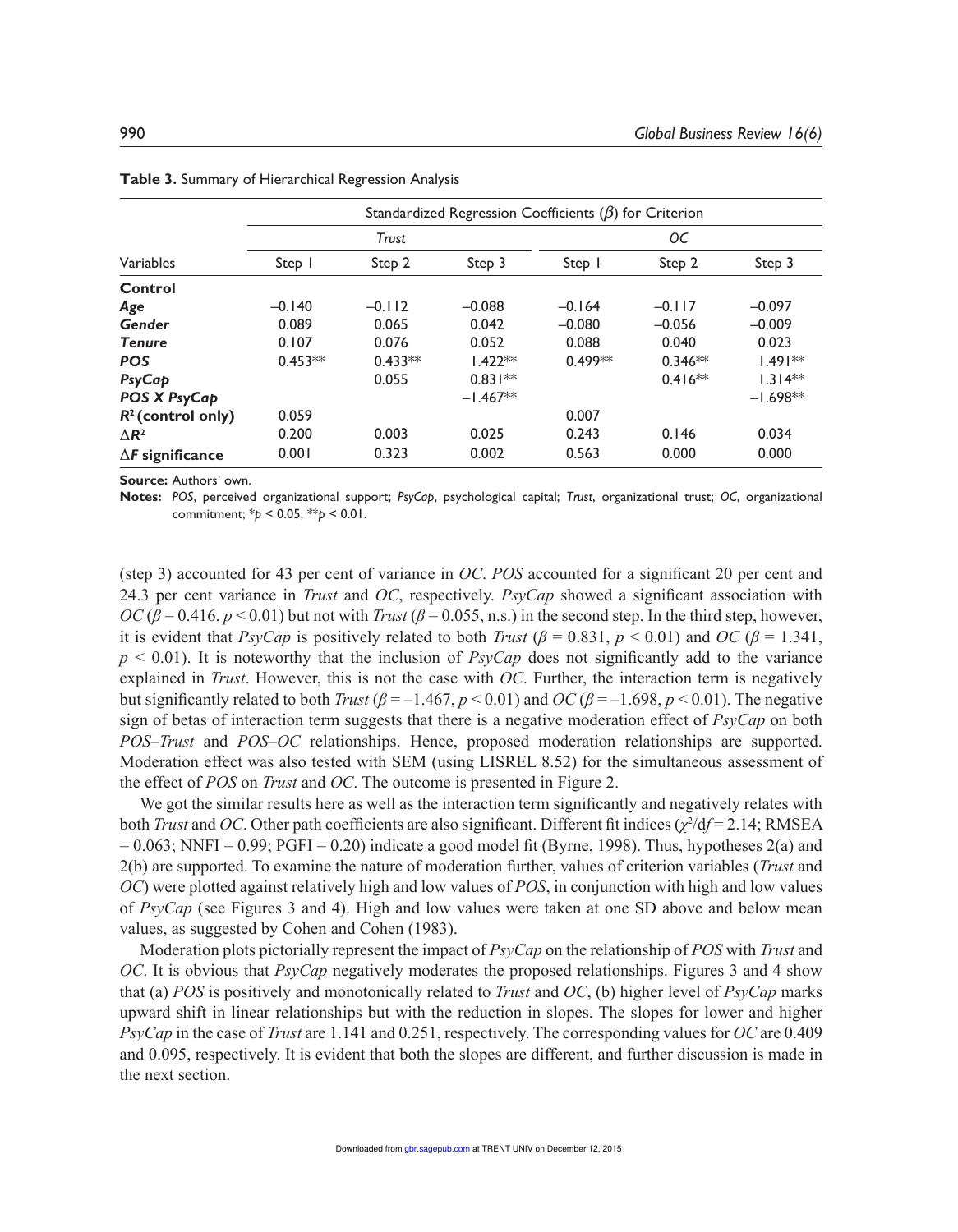

**Figure 3.** Moderation by Psychological Capital in POS–Organizational Trust Link **Source:** Authors' own.



**Figure 4.** Moderation by Psychological Capital in POS–Organizational Commitment Link **Source:** Authors' own.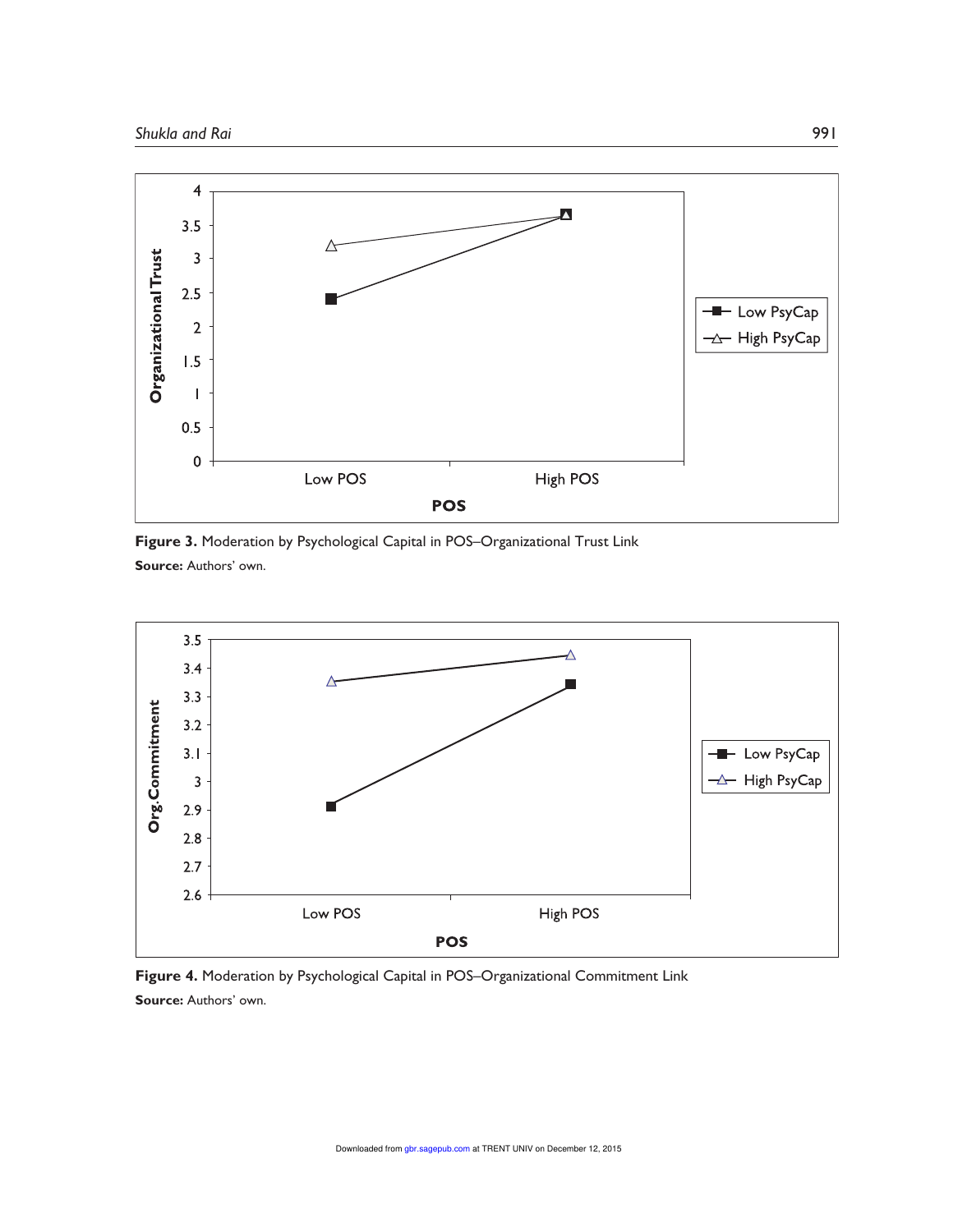# **Discussion**

The study aimed to assess the relationship of POS with organizational trust and organizational commitment, and the moderating effect of psychological capital therein. We found that POS and the moderating variable (psychological capital) were positively related to organizational trust and organizational commitment. However their interaction term was negatively related to both the criterion variables. In general, it can be deduced that the relationship between predictor and criterion weakens with the increase in the level of moderating variable. Therefore, the finding confirmed attenuating effect of moderating variable as proposed originally. Similar kind of moderating effect has been previously reported (e.g., Brockner et al., 1997).

The attenuating effect of psychological capital can be interpreted in the context of this study. We can say that the impact of POS over organizational trust and organizational commitment dwindles with the increase in individual's psychological capital. In other words, psychological capital reduces the dependence on POS as far as the development of the aforementioned attitudinal outcomes is concerned. The results may be attributed to the fact that the positivity paves the way for more favourable perceptions not only about organizations (Forgas, 1987; Schiffenbauer, 1974) but also about the personal resources, such as, self-efficacy, optimism and resilience (Luthans, 2002). Thus, high psychological capital reduces the 'support-seeking' proclivity of employees from their organization. The event of diminishing support perception is counterbalanced by individual's psychological capital (Aube et al., 2007). For example, high self-efficacy will improve the perception of self-sufficiency and reduce the expectation for organizational support and there will not be concomitant reduction in organizational trust or organizational commitment. Similarly, optimism will help in maintaining positive expectations about future, and low support perception will be seen as a temporary phenomenon. Thus, psychological capital buffers the ill-effect of drop in support perception for both the attitudes under consideration.

The next issue pertains to magnitude of moderation. Although we found attenuation in both the cases, the degree varied for organizational trust and organizational commitment. The 'weakening' effect turned out to be more pronounced in POS–organizational trust linkage in comparison to POS–organizational commitment, on the basis of corresponding slopes (Figures 3 and 4). The finding can be explained on the basis of difference in the degree of reciprocity between the two dyads under the study. It is suggested that organizational trust and organizational commitment develop in response to social exchange between employee and organization. Organizational commitment is shown to hold a strong reciprocity vis-à-vis POS both in Western (Eisenberg et al., 2001) and Asian settings (Cheung, 2000). Till date, no study reported similar reciprocal relationship between POS and organizational trust. On the contrary, the possibility was ruled out by Stinglhamber et al. (2006). Therefore, the higher reciprocity between POS and organizational commitment entails greater mutual dependence between these variables which explains lower attenuation effect by psychological capital in the case of POS and organizational commitment relationship. It results in comparatively smaller slope for POS–organizational commitment plot for both the levels of psychological capital.

At least two deductions can be made on the basis of results obtained. First, a drop in support perception is likely to have more detrimental effect on organizational trust than in organizational commitment. This assertion finds support in literature as well where POS is suggested as a mechanism for reposing broken trust in top management (Webber, Bishop & O'Neill, 2012). Second, psychological capital not only buffers but also can compensate for the reduction in favourable organizational inputs, such as, POS. It is statistically evident in our result by the positive and significant regression coefficients between psychological capital and organizational trust (and commitment). This association finds support in literature for both organizational trust (Avey et al., 2011) and organizational commitment (Norman, Avolio & Luthans, 2010).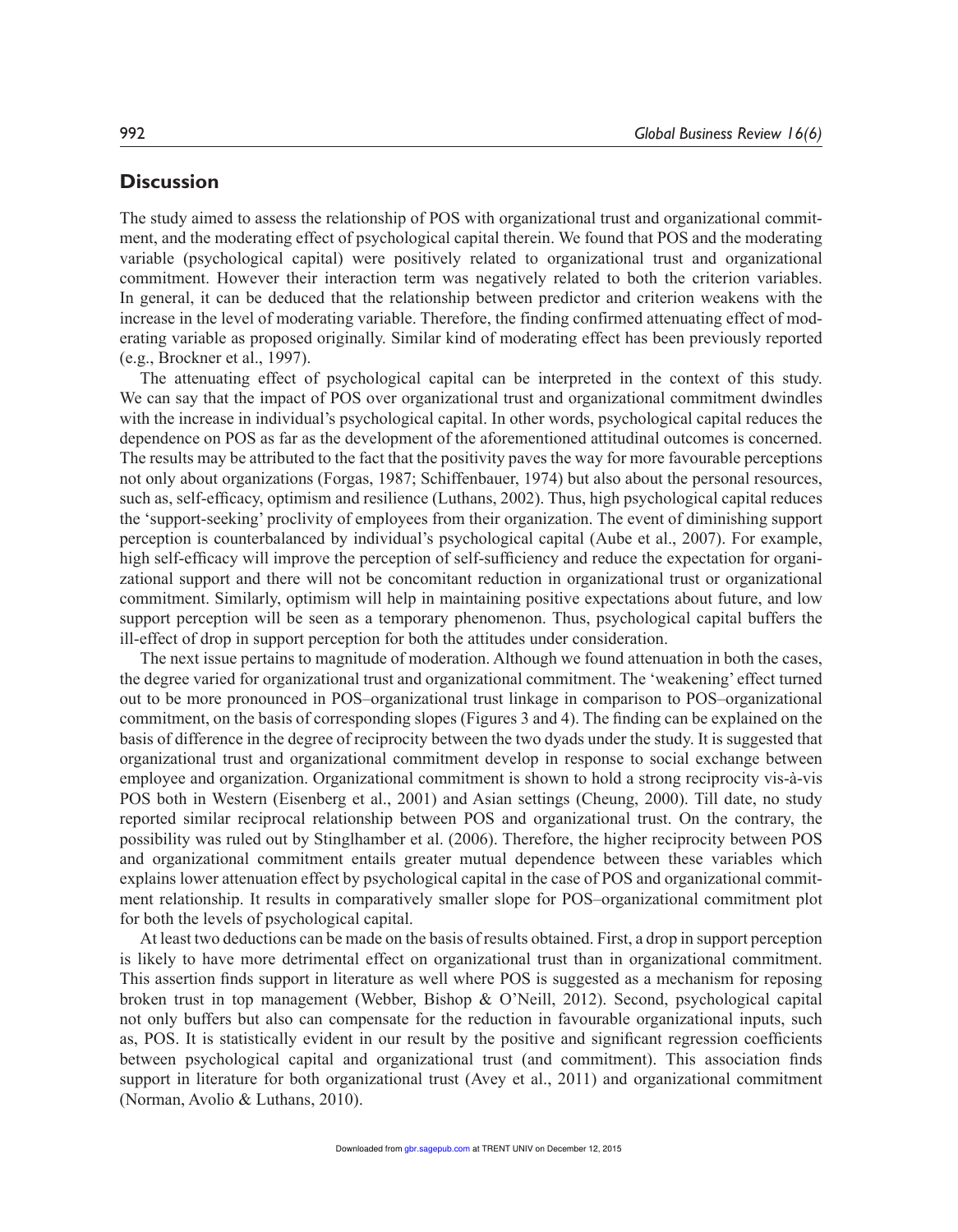To summarize, we can say that both POS and psychological capital are vital for the development of positive attitudes, such as, organizational trust and commitment, and psychological capital may offset an inadvertent drop in POS.

# *Implications for Managers*

This study establishes the facts that support perceptions can improve organizational trust and commitment in Indian organizations and that psychological capital can compensate for a dip in support perception for sustaining these attitudes. Thus, managers should not only extend adequate support to their supervisors but also enrich their psychological capital.

Being a state-like concept, psychological capital is malleable, that is, open to change and improvement. A recent empirical study (Luthans et al., 2010) showed that psychological capital can be improved with certain specific training interventions (termed as 'psychological capital intervention' or PCI). PCI included a series of exercises and group discussions that were designed to impact the participants' level of efficacy, hope, optimism and resilience. A comparison between control and experiment group revealed that psychological capital improved considerably and the process also had a positive effect on the job performance. Hence, organizations can be benefited by conducting such training programmes to protect and nurture their human capital.

# **Conclusion and Direction for Future Research**

Our research provided fresh insights into the relationship of POS with organizational trust and commitment by empirically exploring boundary conditions. Employee's psychological capital emerged as a potential (attenuating) moderator in shaping both these relationships. The research also contributed to the external validity of POS–organizational trust and POS–organizational commitment relationships by testing them in a new context.

Researchers may further like to assess cross-level variation in the present context. Temporal effect was not reckoned in the present work, and hence, longitudinal studies are suggested for definitive assessment of causality. Another issue is related to the generalizability of findings as the data were collected from a single service-based organization. Therefore, it is desirable that the proposed relationship be tested in other types of organizations.

Another interesting domain would be to test moderation effect by individual dimensions of psychological capital on proposed relationships. The impact of other contextual variables on the hypothesized relationships can be examined. The type of industry (manufacturing or service based), type of ownership (private, public or family owned), type of job (repetitive or non-repetitive) and degree of centralization could be some of these variables, and these studies may generate rich insight.

#### **Acknowledgement**

The authors are grateful to the editor and anonymous referees for their extremely useful suggestions to improve the quality of the article.

#### **References**

Allen, N.J., & Meyer, J.P. (1990). The measurement and antecedents of affective, continuance and normative commitment to the organization. *Journal of Occupational Psychology, 63*(1), 1–18.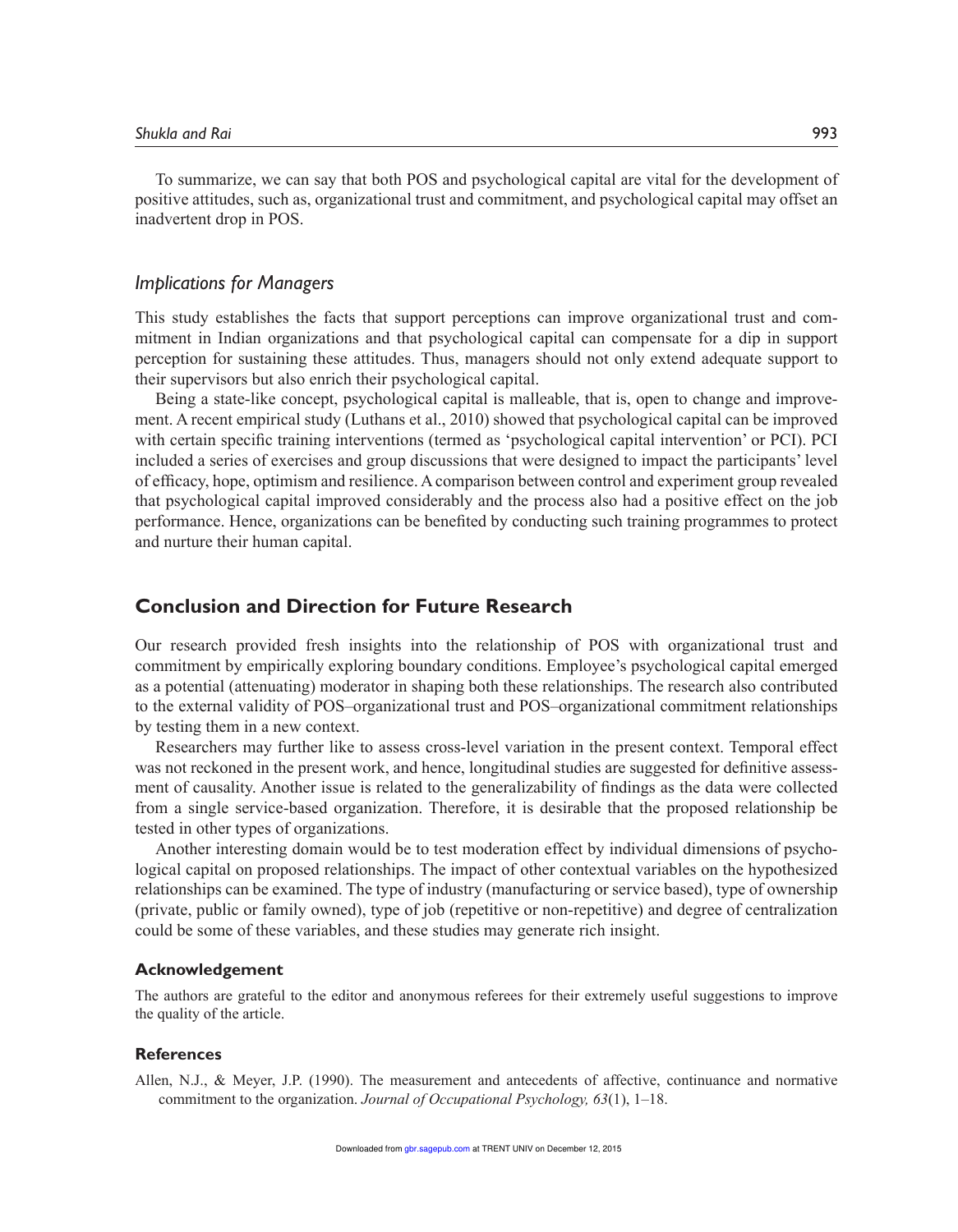- Aube, C., Rousseau, V., & Morin, E. (2007). Perceived organizational support and organizational commitment: The moderating effect of locus of control and work autonomy. *Journal of Managerial Psychology, 22*(5), 479–495.
- Avey, J., Reichard, R., Luthans, F., & Mhatre, K. (2011). Meta-analysis of the impact of positive psychological capital on employee attitudes, behaviors, and performance. *Human Resource Development Quarterly, 22*(2), 127–152.
- Barling, J., MacEwen, K.E., & Pratt, L. (1988). Manipulating the type and source of social support: An experimental investigation. *Canadian Journal of Behavioural Science, 20*(2), 140–153.
- Barnard, C. (1938). *The function of the executives.* Cambridge, MA: Harvard University Press.
- Baron, R., & Kenny, D. (1986). The moderator-mediator variable distinction in social psychological research: Conceptual, strategic, and statistical considerations. *Journal of Personality and Social Psychology, 51*(6), 1173–1182.
- Becker, H.S. (1960). Notes on the concept of commitment. *American Journal of Sociology, 66*(1), 32–42.
- Blau, P.M. (1964). *Exchange and power in social life.* New York: Wiley.
- Brockner, J., Siegel, P., Daly, J., Tyler, T., & Martin, C. (1997). When trust matters: The moderating effect of outcome favorability. *Administrative Science Quarterly, 42*(3), 558–583.
- Buchanan, B. (1974). Building organizational commitment: The socialization of managers in work organizations. *Administrative Science Quarterly, 19*(4), 533–546.
- Butler, J.K. (1991). Towards understanding and measuring conditions of trust: Evolution of conditions of trust inventory. *Journal of Management, 17*(3), 643–663.
- Byrne, B.M. (1998). *Structural equation modeling with LISREL, PRELIS and SIMPLIS: Basic concepts, applications and programming*. New Jersey: Lawrence Erlbaum Associates.
- Chen, C.V., & Indartono, S. (2011). Study of commitment antecedents: The dynamic point of view. *Journal of Business Ethics, 103*(4), 529–541.
- Cheung, C. (2000). Commitment to the organization in exchange for support from the organization. *Social Behavior and Personality, 28*(2), 125–140.
- Cheung, F., Tang, C., & Tang, S. (2011). Psychological capital as a moderator between emotional labor, burnout, and job satisfaction among school teachers in China. *International Journal of Stress Management, 18*(4), 348–371.
- Cohen, J., & Cohen, P. (1983). *Applied multiple regression/correlation analysis for the behavioral sciences* (2nd ed.). Hillsdale, NJ: Erlbaum.
- Cook, J., & Wall, T. (1980). New work attitude measures of trust, organizational commitment and personal need non-fulfillment*. Journal of Occupational Psychology, 53*(1), 39–52.
- DeConinck, J.B. (2010). The effect of organizational justice, perceived organizational support, and perceived supervisor support on marketing employees' level of trust. *Journal of Business Research, 63*(12), 1349–1355.

Diamantopoulos, A., & Siguaw, J.A. (2000). *Introducing LISREL*. London: SAGE.

- Dirks, K., & Ferrin, D. (2002). Trust in leadership: Meta-analytic findings and implications for research and practice. *Journal of Applied Psychology, 87*(4), 611–628.
- Eisenberger, R., Armeli, S., Rexwinkel, B., Lynch, P.D., & Rhoades, L. (2001). Reciprocation of perceived organizational support. *Journal of Applied Psychology, 86*(1), 42–51.
- Eisenberger, R., Cummings, J., Armeli, S., & Lynch, P. (1997). Perceived organizational support, discretionary treatment and job satisfaction. *Journal of Applied Psychology, 82*(5), 812–820.
- Elias, S.M. (2009). Employee commitment in times of change: Assessing the importance of attitudes toward organizational change. *Journal of Management, 35*(1), 37–55.
- Forgas, J. (1987). Mood effects on person-perception judgments. *Journal of Personality and Social Psychology, 53*(1), 53–60.
- Forgas, J., & George, J. (2001). Affective influences on judgement and behaviour in organizations: An information processing perspective. *Organizational Behavior and Human Decision Process, 86*(1), 3–34.
- Fornell, C., & Larcker, D. (1981). Evaluating structural equation models with unobservable variables and measurement error. *Journal of Marketing Research, 18*(1), 39–50.
- Gabarro, J.J., & Athos, A.G. (1976). *Interpersonal relations and communications*. Englewood Cliffs, NJ: Prentice Hall.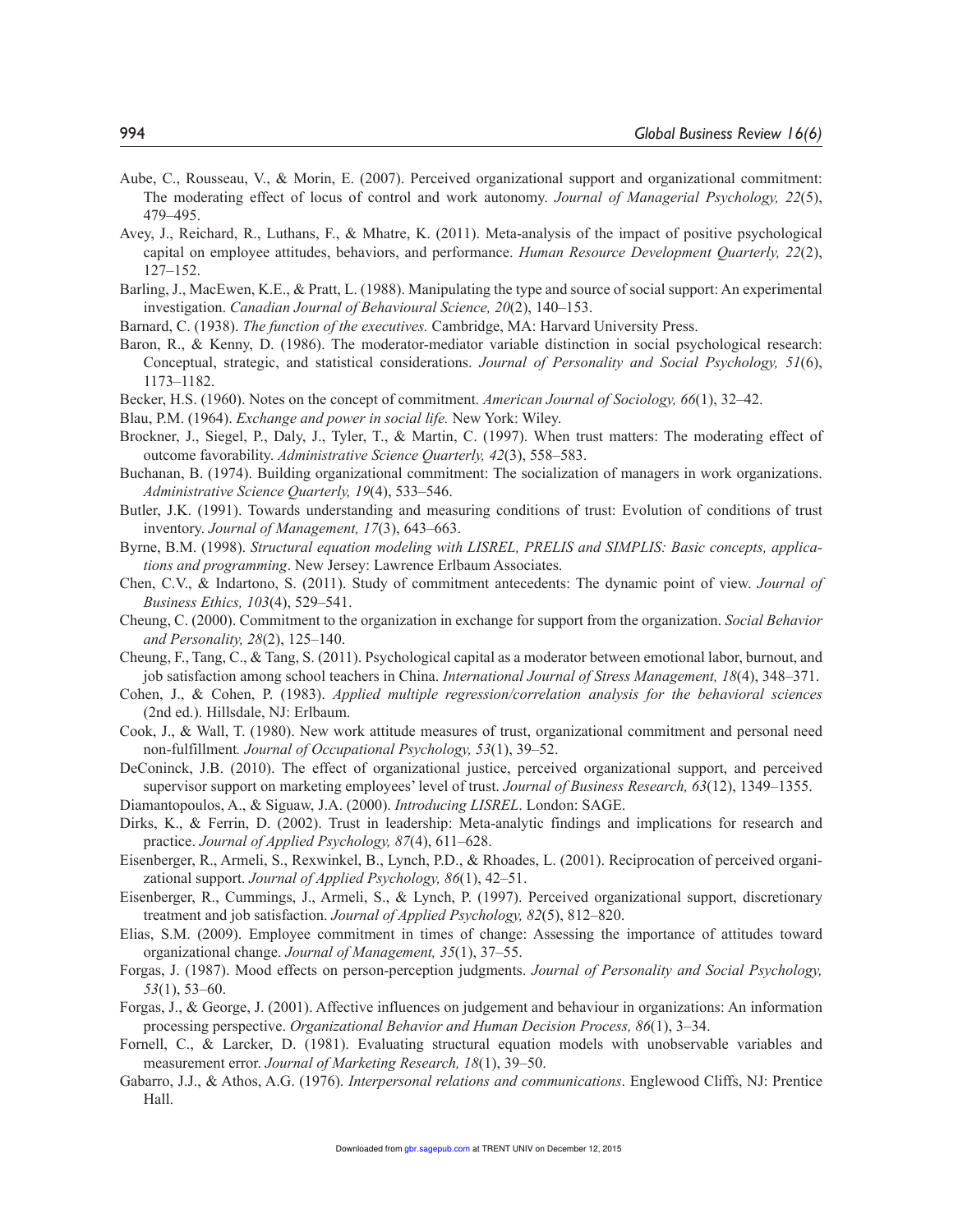- George, J.M., Reed, T.F., Ballard, K.A., Colin, J., & Fielding, J. (1993). Contact with AIDS patients as a source of work-related distress: Effects of organizational social support. *Academy of Management Journal, 36*(1), 157–171.
- Greenberg, J. (1987). A taxonomy of organizational justice theories. *Academy of Management Review, 12*(1), 9–22.
- Gulati, N., & Bhal, K. (2004). Personality and justice: Perceptions of the software professionals of India. *Global Business Review, 5*(2), 207–215.
- Hair, J.F., Anderson, R.E., Tatham, R.L., & Black, W.C. (1998). *Multivariate data analysis* (5th ed.). Englewood Cliffs, NJ: Prentice-Hall Inc.
- Johnson-George, G.E., & Swap, W.G. (1982). Measurement of specific interpersonal trust: Construction and validation of a scale to assess trust in a specific other*. Journal of Personality and Social Psychology, 43*(6), 1306–1317.
- Law, K.S., Wong, C., & Mobley, W.H. (1998). Toward a taxonomy of multidimensional constructs. *Academy of Management Review, 23*(4), 741–755.
- Leck, J., & Orser, B. (2013). Fostering trust in mentoring relationships: An exploratory study. *Equality, Diversity and Inclusion, 32*(4), 410–425.
- Lewis, J.D., & Weigert, A. (1985). Trust as a social reality. *Social Forces, 63*(4), 967–985.
- Luthans, F. (2002). Positive organizational behavior: Developing and managing psychological strengths. *Academy of Management Executive, 16*(1), 57–72.
- Luthans, F., & Youssef, C.M. (2004). Human, social, and now positive psychological capital management: Investing in people for competitive advantage. *Organizational Dynamics, 33*(2), 143–160.
- Luthans, F., Avey, J.B., Avolio, B.J., & Peterson, S.J. (2010). The development and resulting performance impact of positive psychological capital. *Human Resource Development Quarterly, 21*(1), 41–67.
- Luthans, F., Avolio, B., Avey, J.B., & Norman, S.M. (2007a). Positive psychological capital: Measurement and relationship with performance and job satisfaction. *Personnel Psychology, 60*(3), 541–572.
- Luthans, F., Youssef, C.M., & Avolio, B.J. (2007b). *Psychological capital*. New York, NY: Oxford University Press.
- Mayer, R.C., Davis, J.H., & Schoorman, F.D. (1995). An integrative model of organizational trust. *Academy of Management Review, 20*(3), 709–734.
- McAllister, D.J. (1995). Affect and cognition based trust as foundations for interpersonal trust in organizations. *Academy of Management Journal, 38*(1), 24–59.
- Meyer, J.P., & Allen, N.J. (1984). Testing the 'side-bet theory' of organizational commitment: Some methodological considerations. *Journal of Applied Psychology, 69*(3), 372–378.
- ———. (1991). A three-component conceptualization of organizational commitment. *Human Resource Management Review, 1*(1), 61–89.
- Mohapatra, M., & Sharma, B. (2008). Drivers of organizational commitment among managers of industrial organizations: A case study. *Global Business Review, 9*(1), 51–63.
- Narang, L., & Singh, L. (2012). Role of perceived organizational support in the relationship between HR practices and organizational trust. *Global Business Review, 13*(2), 239–249.
- Ng, T., & Sorensen, K. (2008). Toward a further understanding of the relationships between perceptions of support and work attitudes: A meta-analysis. *Group and Organization Management, 33*(3), 243–268.
- Norman, S., Avolio, B., & Luthans, F. (2010). The impact of positivity and transparency on trust in leaders and their perceived effectiveness. *The Leadership Quarterly, 21*(3), 350–364.
- Pathardikar, A., & Sahu, S. (2011). Implications of the organization cultural antecedents on organizational commitment: A study in Indian public sector units. *Global Business Review, 12*(3), 431–446.
- Peter, J.P. (1981). Construct validity: A review of basic issues and marketing practices. *Journal of Marketing Research, 18*(2), 133–145.
- Podsakoff, P.M., Bommer, W., Podsakoff, N., & MacKenzie, S. (2006). Relationships between leader reward and punishment behavior and subordinate attitudes, perceptions, and behaviors: A meta-analytic review of existing and new research. *Organizational Behavior and Human Decision Processes, 99*(2), 113–142.
- Podsakoff, P.M., MacKenzie, S.B., & Bommer, W. (1996). Transformational leader behaviours and substitutes for leadership as determinants of employee satisfaction, commitment, trust, and organizational citizenship behaviours. *Journal of Management, 22*(2), 259–298.